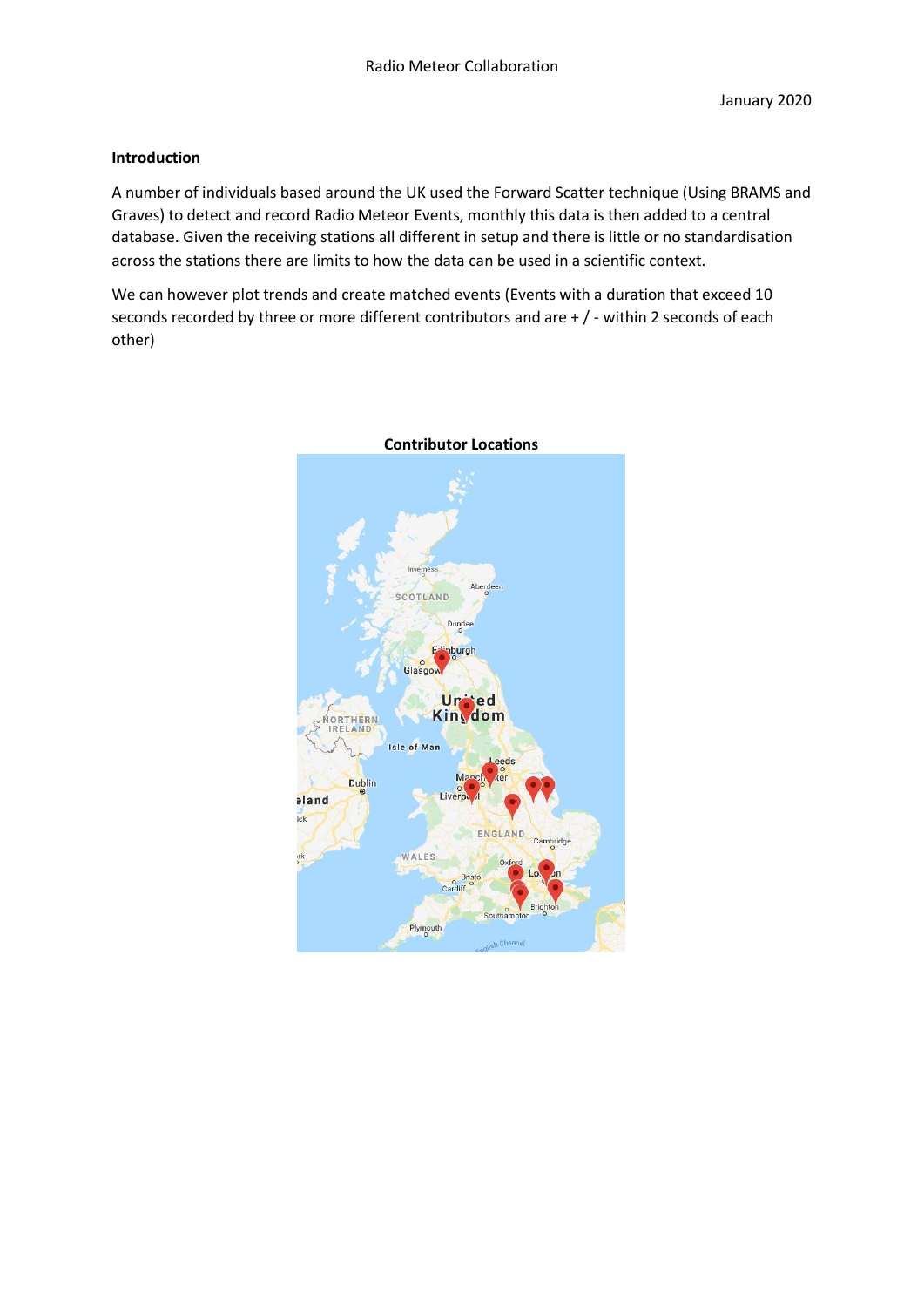## **Key Meteor showers in Dec 2019**

| Shower      | <b>Dates</b>       | <b>Peak</b>   |
|-------------|--------------------|---------------|
| Quadrantids | $28$ Dec $-12$ Jan | $03/04 - Jan$ |

### **Trend of contributions for Jan 2020**

The graph below shows the trend of contributions over time for the month of Jan – Counts are not displayed as its simply a trend for the month they do show clearly a peak for the Quadrantids

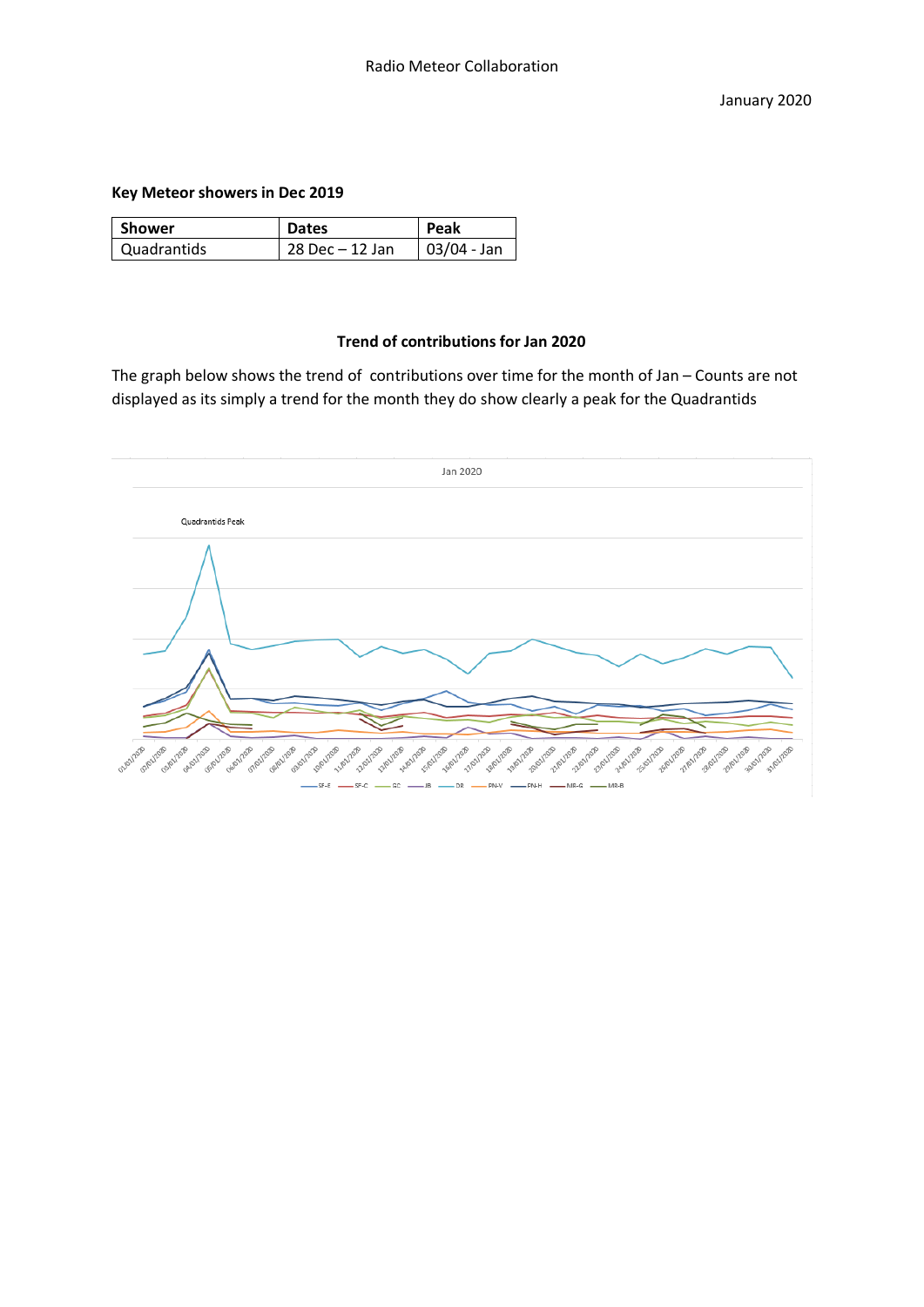January 2020

### **Jan Event data broken down into durations**

|       | Raw Data           |           |             |              |            |  |
|-------|--------------------|-----------|-------------|--------------|------------|--|
| Month | <b>Total Count</b> | $<$ 1 Sec | 1 to 5 Secs | 5 to 10 Secs | $>10$ Secs |  |
| Jan   | 74.313             | 68.325    | 5,270       | 527          | 196        |  |

| Event Durations as a % of the Total |           |             |              |            |  |  |
|-------------------------------------|-----------|-------------|--------------|------------|--|--|
| Month                               | $< 1$ Sec | 1 to 5 Secs | 5 to 10 Secs | $>10$ Secs |  |  |
| Jan                                 | 91.9      |             |              |            |  |  |

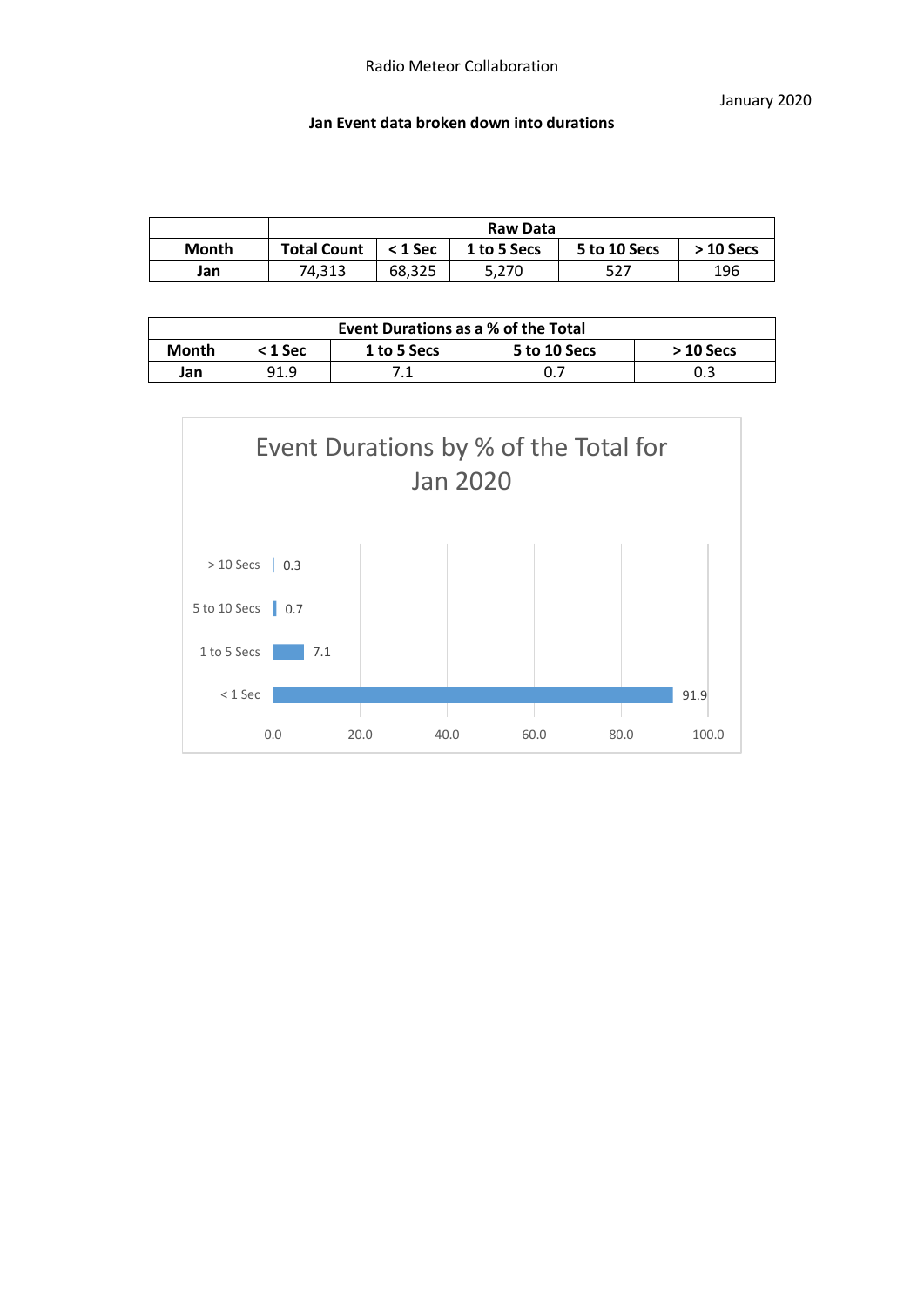Matched Events - Events with a duration that exceed 10 seconds recorded by three or more different contributors and are + / - within 2 seconds of each other

There were 13 potential matches in Jan - the notable ones are below

| <b>Contributor</b>           | <b>RX</b><br>Lat | <b>RX</b><br>Lng | <b>TX</b><br><b>Source</b> | <b>Time Sync</b>      | Time -<br><b>UTC</b> | <b>Duration</b><br>in<br><b>Seconds</b> | <b>S\N Ratio</b><br><b>Calculated</b> | <b>Doppler</b><br><b>Estimate</b><br><b>Calculated</b> |
|------------------------------|------------------|------------------|----------------------------|-----------------------|----------------------|-----------------------------------------|---------------------------------------|--------------------------------------------------------|
| Steve Futcher -<br>Emsworth  | 50.9             | $-0.9$           | Graves                     | <b>NetTime</b>        | 09:02:50             | 14.85<br>Calculated                     | 24.40                                 | $-41$                                                  |
| Steve Futcher -<br>Clanfield | 50.9             | $-1.0$           | Graves                     | <b>NetTime</b>        | 09:02:50             | 15.87<br>Calculated                     | 32.10                                 | $-14$                                                  |
| John Berman                  | 51.4             | $-0.1$           | Graves                     | <b>Dimension</b><br>4 | 09:02:51             | 16.70                                   | 29.70                                 | 20                                                     |
| Graham Cluer                 | 51.4             | $-1.0$           | Graves                     | Dimension<br>4        | 09:02:51             | 11.50<br>Calculated                     | 17.30                                 | 80                                                     |
| Derek Robson                 | 52.7             | $-1.2$           | Graves                     | Dimension<br>4        | 09:02:51             | 15.87                                   | 19.70                                 | $-14$                                                  |

## **Event at 2020-01-06 at 09:02:50 UTC**



Please go t[o http://meteor.m81.co.uk/picview10.php?id=861](http://meteor.m81.co.uk/picview10.php?id=861) to see the full size plots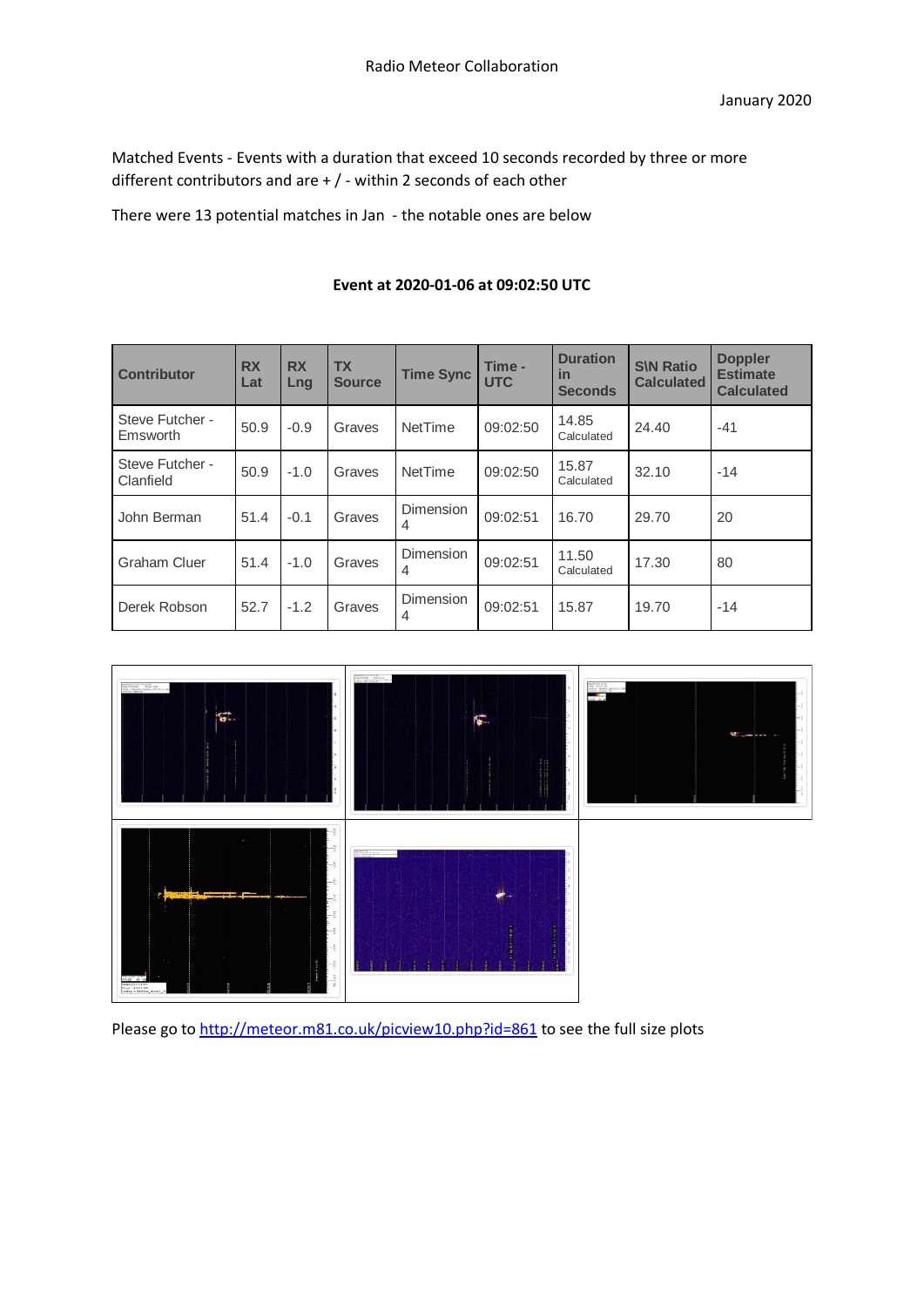| <b>Contributor</b>           | <b>RX</b><br>Lat | <b>RX</b><br>Lng | <b>TX</b><br><b>Source</b> | <b>Time Sync</b> | Time -<br><b>UTC</b> | <b>Duration</b><br>in<br><b>Seconds</b> | <b>S\N Ratio</b><br><b>Calculated</b> | <b>Doppler</b><br><b>Estimate</b><br><b>Calculated</b> |
|------------------------------|------------------|------------------|----------------------------|------------------|----------------------|-----------------------------------------|---------------------------------------|--------------------------------------------------------|
| John Berman                  | 51.4             | $-0.1$           | Graves                     | Dimension<br>4   | 13:06:40             | 15.90                                   | 36.50                                 | 35                                                     |
| Graham Cluer                 | 51.4             | $-1.0$           | Graves                     | Dimension<br>4   | 13:06:41             | 11.33<br>Calculated                     | 37.40                                 | 97                                                     |
| Steve Futcher -<br>Emsworth  | 50.9             | $-0.9$           | Graves                     | <b>NetTime</b>   | 13:06:41             | 12.80<br>Calculated                     | 22.30                                 | 24                                                     |
| Steve Futcher -<br>Clanfield | 50.9             | $-1.0$           | Graves                     | <b>NetTime</b>   | 13:06:41             | 12.29<br>Calculated                     | 19.60                                 | 24                                                     |
| Derek Robson                 | 52.7             | $-1.2$           | Graves                     | Dimension<br>4   | 13:06:41             | 18.09                                   | 19.40                                 | 24                                                     |

### **Event at 2020-01-23 at 13:06:40 UTC**



Please go t[o http://meteor.m81.co.uk/picview10.php?id=869](http://meteor.m81.co.uk/picview10.php?id=869) to see the full size plots